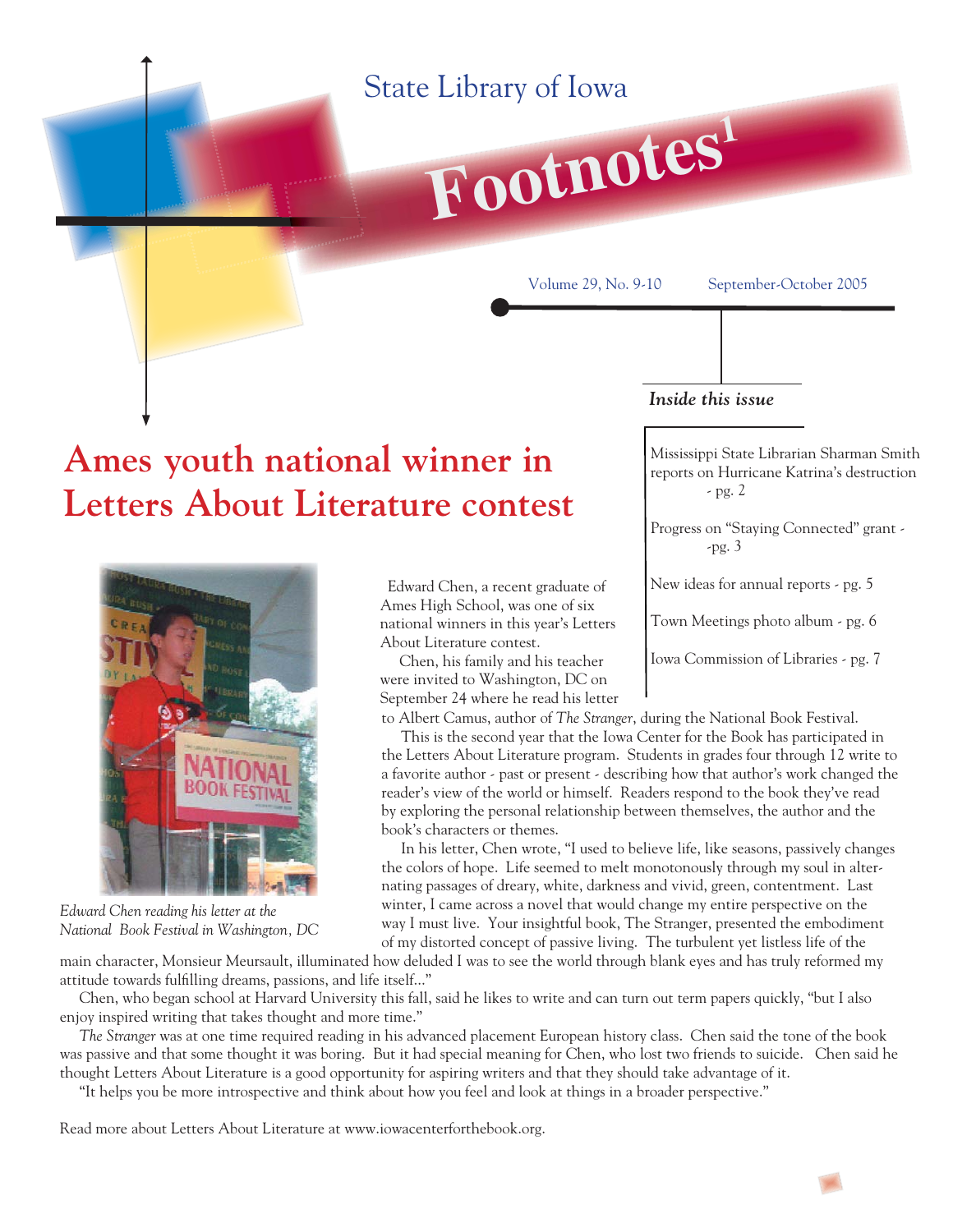

### Former state librarian reports on devestation from hurricane

Former State Librarian, Sharman Smith, now State Librarian of Mississippi, has graciously kept in touch with many people in Iowa, including State Library staff, since the devestating Hurricane Katrina hit the gulf coast.

 The following are some comments she sent in an e-mail: "A team from the Library Commission toured public libraries in Harrison County on Friday {Sept. 23} from the east bay to the west bay along Hwy 90 documenting the damage in both video and photograph. There are no words or pictures that can describe what we saw. The coast as we have known it is gone. Every where you look there is total destruction. Entire neighborhoods no longer exist. It is difficult to get your bearings because there are



no landmarks left. The majority of the public libraries in Harrison County have sustained major damage. This picture of the Pass Christian Public Library provides some indication of the situation, but not the full picture. The first floor of the Gulfport Library is gone. There is no evidence of a book, video, table, chair or anything left. The Biloxi Library is standing but with a foot of sludge inside so toxic that you can't enter the building without being suited in biohazard gear. The Division St. Library looks a lot like the Pass Christian Library with sludge everywhere and library materials, furniture, and computers tossed everywhere. The D'Iberville Library had four feet of water inside as well. The Long Beach Public Library has been condemned with walls blown out and the building appearing to have been moved on its foundation.

The Harrison County public library staff is amazing. They are already regrouping, figuring out what can be salvaged and in some cases putting themselves at risk, and planning for reopening the branches that were less damaged as soon as possible. This when at least a third of the staff have personally lost everything and all have sustained at least some damage to their homes and property.

 Please keep our colleagues and friends in your thoughts and prayers. Recovery is going to take a very long time and nothing will ever be the same."

### **Hurricane relief efforts**

To date, libraries damaged in Mississippi are still not ready to receive books and other materials. The State Library will notify you when the situation changes. In the meantime, monetary contributions may be sent to:

> Rebuild Mississippi Libraries Fund c/o AmSouth Bank 210 E. Capitol St. Jackson, MS 39201

### **Certification Update**

Congratulations to the following public library staff certified for the first time through the State Library's Iowa Certification Program for Public Librarians.

**Courtney D. Alfaro**, West Des Moines **Martha J. Boyes,** Clear Lake **Julie A. Courter,** Tipton **Kimberly A. Femling,** Cedar Rapids **Joan E. Nashelsky**, Iowa City **Nicole M. Weber**, Clive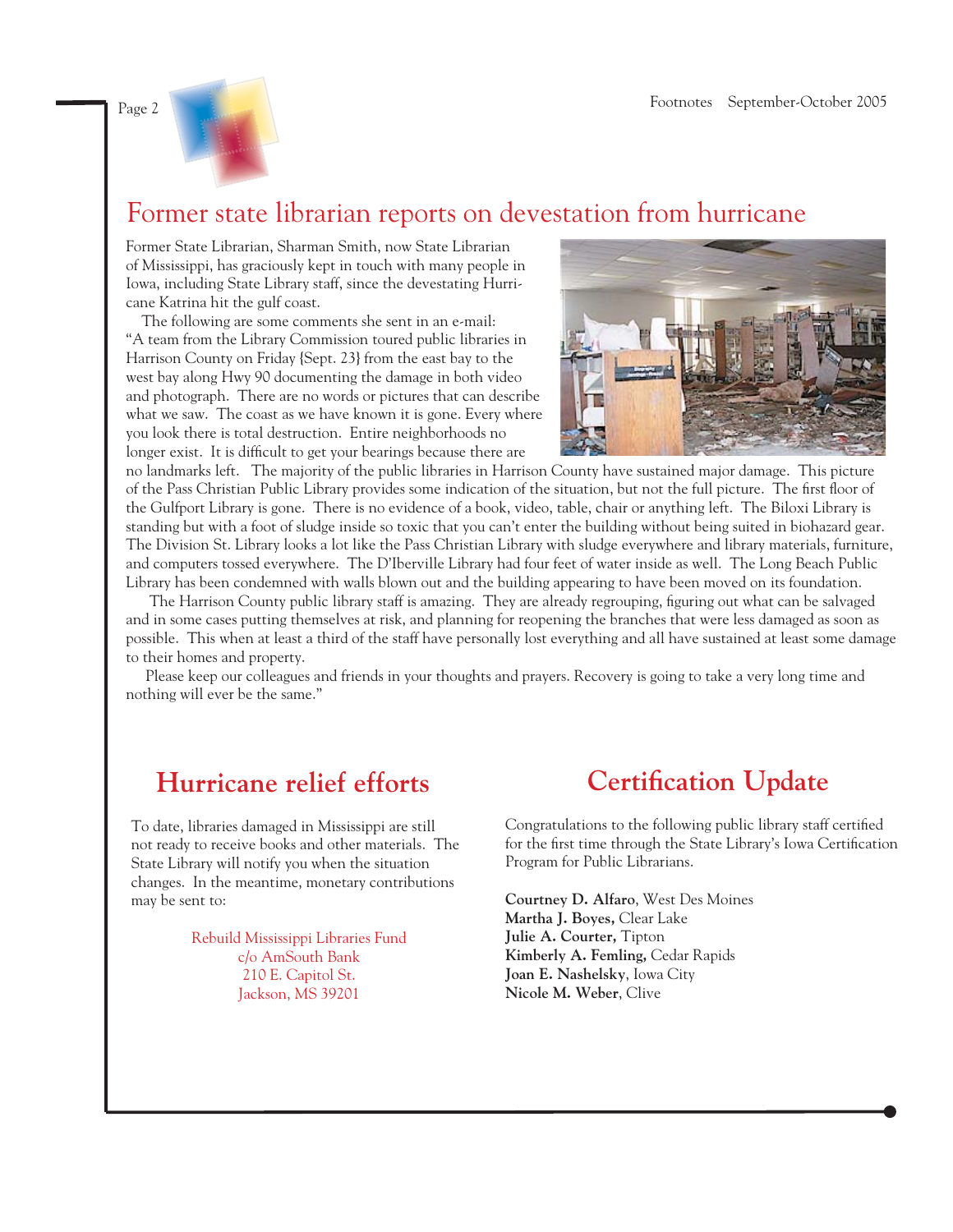



### **Progress made on Gates "Staying Connected" grant**

In January 2005, the State Library of Iowa was awarded a \$749,000 grant from the Bill & Melinda Gates Foundation's U.S. Library Program to sustain and expand public access computing in Iowa's public libraries.

 The "Staying Connected" grant will augment a \$3.7 million foundation grant to Iowa in 2003 which provided nearly 1,000 computers with Internet access in 382 Iowa public libraries and a \$139,950 training program grant implemented in 2004 and 2005. The new grant will allow the State Library to provide technical and consulting support to librarians in maintaining the computers, and to further train librarians in helping the public increase their computer searching skills. Teaching Iowans how to find and critically evaluate information is a unique skill that librarians bring to today's information overloaded society.

 The State Library will also use grant funds to aid public librarians in developing library web sites for public use. A vendor will be chosen soon to design the web site templates. The web hosting will be available approximately July 2006. Extensive training will be offered so library staff learn how to maintain and enhance their web sites.

 Eighty percent of Iowa's public libraries now have high-speed Internet access, thanks in part to the foundation's investment. This "Staying Connected" grant will assist the remaining 20 percent of libraries in obtaining high speed connections. To date, five libraries have taken advantage of the grant to get high speed Internet connections. Iowa libraries bridge the digital divide by making computers and Internet access available, without charge, to all Iowans.

 The grant will also allow eligible public libraries to replace public access computers through matching grants available in 2007. Libraries will be notified at a later date about how to request the grants.

"Iowans use library computers to find employment, research health issues, complete school assignments, and stay in touch with distant family and friends. Adding computers to libraries has led to increased customer visits and has enhanced libraries' standing in their communities," said Mary Wegner, State Librarian. "We are delighted that the Gates Foundation has given us this opportunity to expand public access computing in Iowa."

### **University of Iowa Libraries celebrate sesquicentennial**

The sun was shining, the Hawkeyes were looking for a win and the crowd was cheering when the librarians took the field. To kickoff the University of Iowa Libraries Sesquicentennial, the first home football game celebrated Iowa librar-

ies. Librarians from around the state were honored on the field in a short ceremony at the end of the first quarter. President David Skorton invited the librarians and UI Libraries Friends for a pre-game brunch and to watch the game from his box. The Hawks were victorious, the libraries were honored and the year was underway.

 From left are Nancy Baker, University of Iowa; Aaron Wings, Kirkwood Community College; Mary Wegner, State Librarian; Kay Runge, Des Moines Public Library; Alison Galstad, Coralville Public Library; Susan Craig, Iowa City Public Library; and Lori Barkema, Cedar Rapids Public Library.

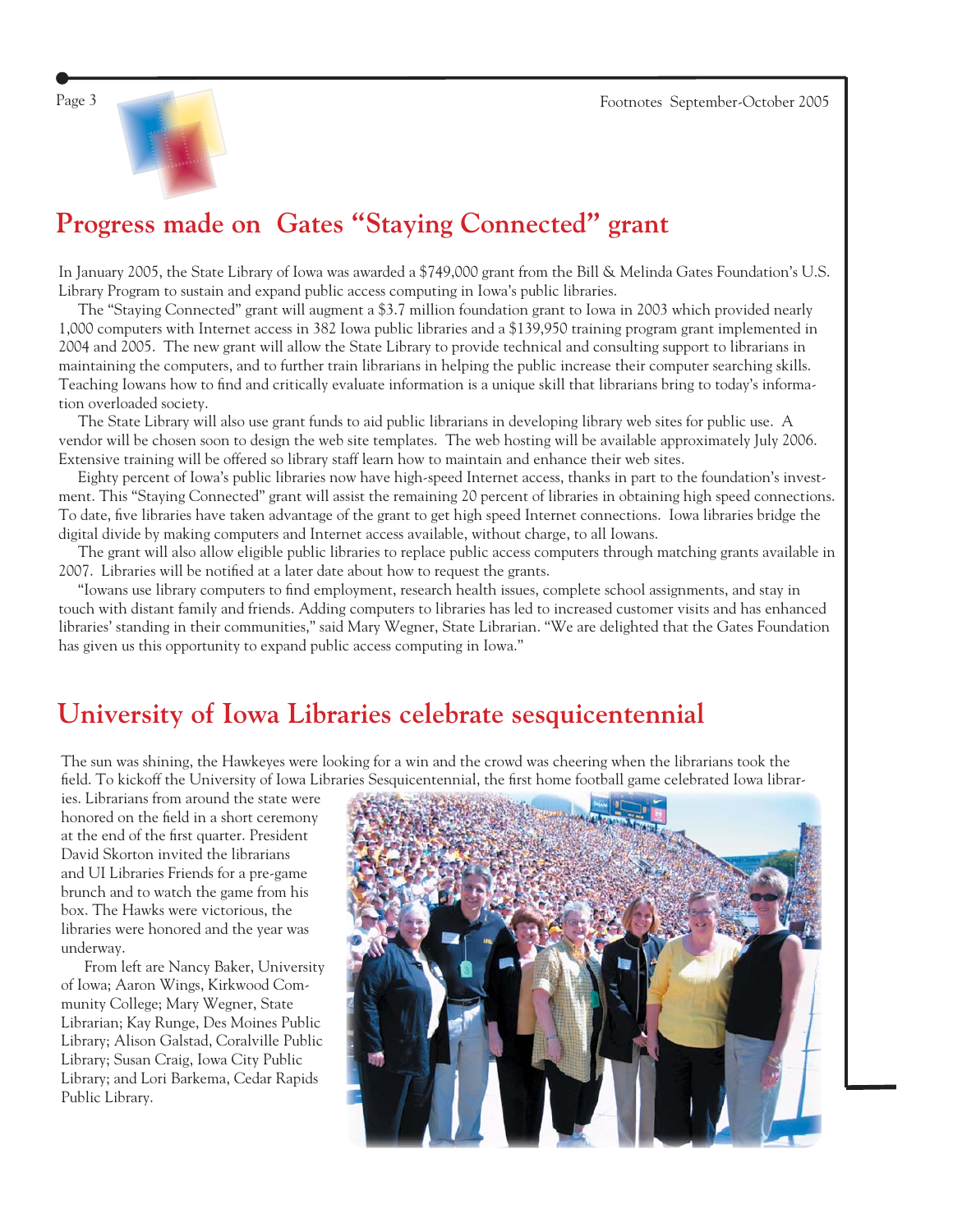

## **DMACC campus librarians honored**

The Learning Resources Staff of the six Des Moines Area Community Colleges (DMACC) campus libraries received the Outstanding Department Service Award during DMACC's President's Day activities held prior to the start of the Fall semester. The recipients include: (left to right, front row) Cathy Lawyer, Lisa Stock, Donna Kelly, Mary Fuller, Shirley Petersen, Anita Davidson and Karen Messler, (left to right, back row) DMACC President Rob Denson , Jane Riley, Rebecca Funke, Maureen Perrine, DMACC Foundation President Lloyd Hill, Diana Messersmith, Prachi Mahajan, Polly Mumma and Thelma Hennessey. Those not pictured include: Cathy Bowen, Erin Feingold and Marilyn O'Brien. The award was presented by Foundation President Lloyd Hill and DMACC President Rob Denson.



### **Cameron to serve on two important youth initiatives**

State Library Youth Services Consultant, Mary Cameron, has been inivited to serve on two new programs, Communities for Literate Iowa Kids (CLIK) and the Family Literacy Project.

#### *Communities for Literate Iowa Kids*

CLIK will involve three pilot communities that will take part in a five-year, community-based effort to engage communities in learning how to create partnerships, alliances and supports around early literacy that ensure children, birth through age 8, develop their full potential as readers.

The Clinton, Nodaway Valley School District including the communities of Greenfield, Fontanelle and Bridgewater, and Grinnell-Newberg School Districts are part of this initiative and have begun work.

#### *The Family Literacy Project*

Despite the fact that Iowa is recognized as having one of the highest literacy rates in the nation, there are still many individuals in the State who need to attain English literacy. This fact is particularly true, and understandable, with populations that are new and growing in our state.

 Iowa's public community colleges are committed to delivering literacy programs throughout the state and play a critical role in providing educational access to a diverse constituency. These literacy programs provide education and training to Iowans who aspire to secure employment or to continue their postsecondary education.

 In November 2004, Iowa State University (ISU) was awarded a grant from the Iowa Department of Education (DE) to develop the Family Literacy Model for Iowa community colleges. During the grant period, (November, 2004-June 30, 2006), the ISU research team will work with DE officials in the Bureau of Community College and Workforce Preparation to carry out the objectives of the grant. This project will concentrate on systemic change by establishing a literacy model that promotes achievement and success within the most basic and appropriate institution: The Family.

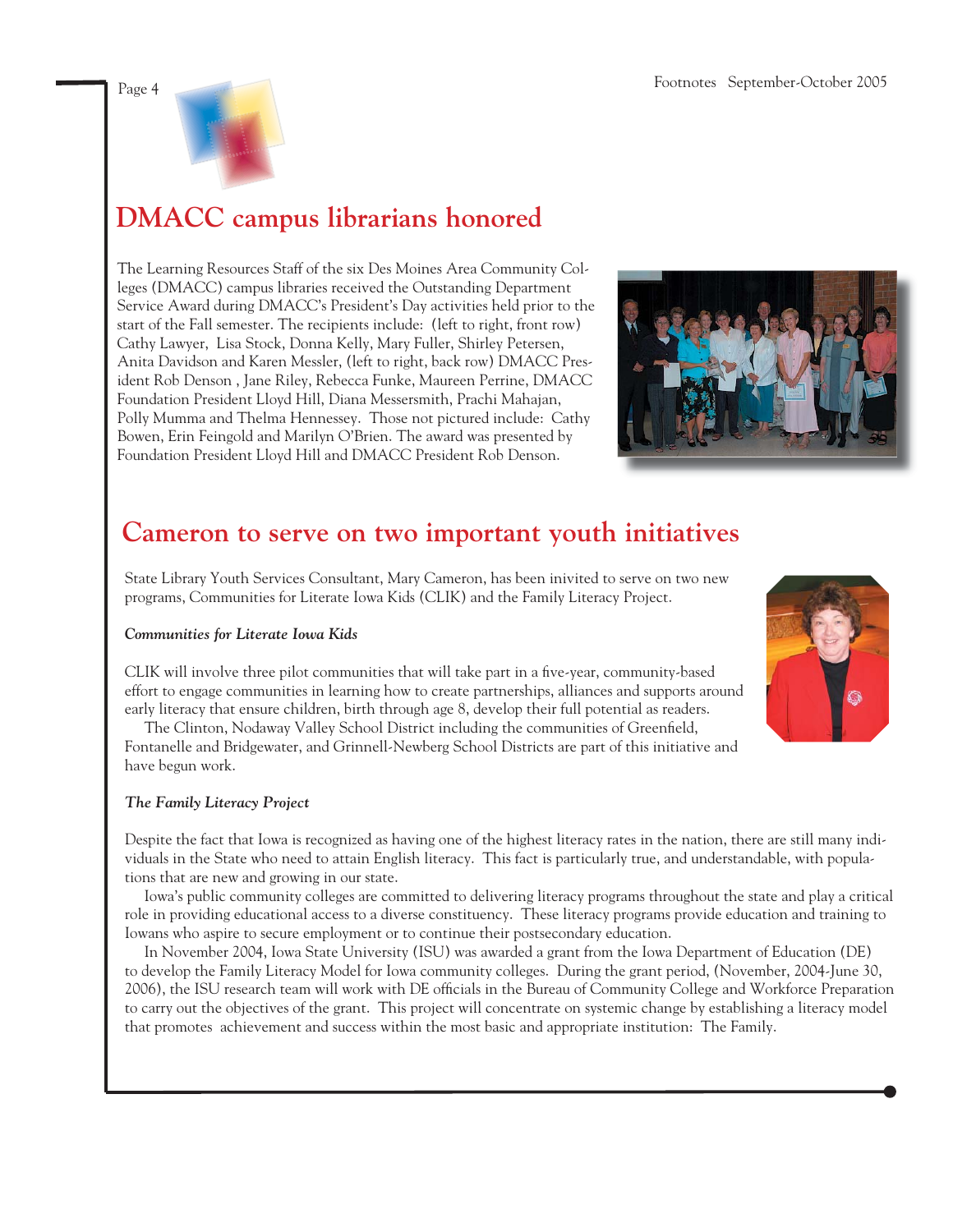

### **Need Assistance with Government Information?**

Do you need help finding facts for a customer about Iowa's government, economy, or statistics or a quick fact about Iowa's history? Are you having trouble locating a web site or government department for someone who will answer a question about a service of the state of Iowa? Does a customer need to do a patent's search or to find census data about Iowa? Are you finding it hard to locate state documents online? What should you do?

The information experts at the State Library's general reference desk can help make your job easier. The desk is staffed from 8-4:30 Monday through Friday. Call us for assistance at 515-281-4102 or toll free at 1-800-248-4483 or e-mail: is@lib.state.ia.us.

The staff at the General Reference desk is here to provide you with assistance. Give us a try!

### **Need ideas for your annual report?**

**Sioux City Public Library added "A Day in the Life" to their annual report, which chronicles activities in the library nearly every half hour beginning at 6 a.m. and ending at 11:30 p.m.**

**It's a great story.**

**Check it out at www.silo.lib.ia.us**

**• Telling the Library Story**

**• Plot**



# **And the winner is...**

...Blairstown Public Library for the best float in the city's annual Sauerkraut Days Festival!

 Using this year's summer library program theme, Dragons, Dreams and Daring Deeds, library staff made a huge tower for the parade. Shown waving from the tower window is library board president Bonnie Lueckenotto. The event took place over Labor Day weekend.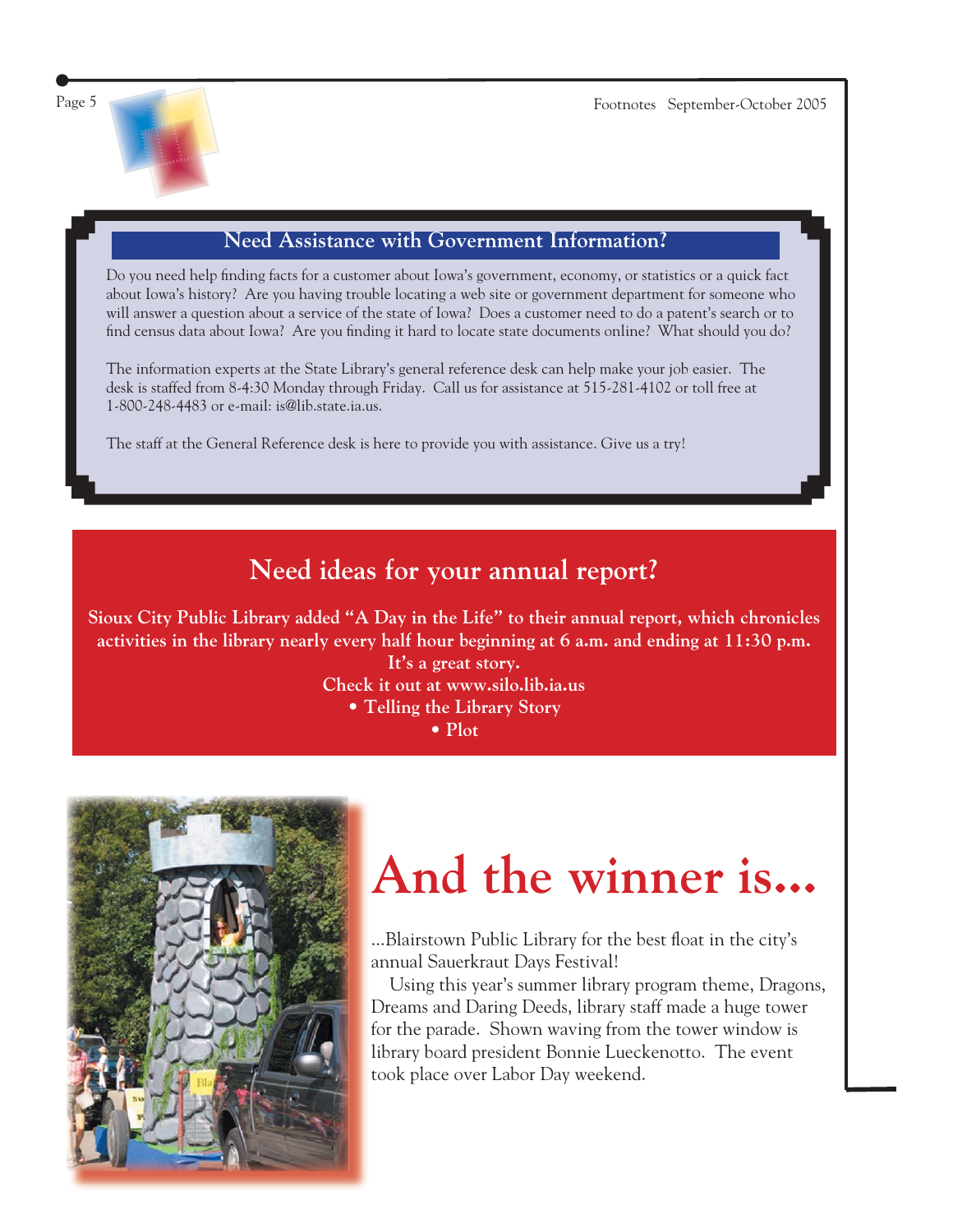Page 6 Footnotes September-October 2005

## **Town Meetings 2006**

 More than 445 Iowa library staff and trustees attended this year's State Library and Library Service Areas Town Meetings.

 The morning session featured talk show host Sandy Dixon, (State Library) in "Library Talk." Video scenes of library staffers with problems were featured, followed by a question and answer sessions with "experts" Mary Wegner, State Librarian; Michele Leininger, youth service coordinator, State Library; and either Kate Martin, Iowa Library Association (ILA) President, or Susan Craig, incoming ILA President.

 Afternoon breakout sessions focused on "What is 'Fair? - Library Funding Issues"; "Marvelous MARC + Simple Standards = Super SILO Locator"; and "Can We Talk Books? Guiding Readers to their Next Books."





Top left, Dale Vande Haar; left, Susan Craig; above left; Mary Wegner; and right Beth Marie Quanbeck

Left, Steve Cox and Marie Harms; below, the crew in Urbandale - Susan Craig, Steve Cox, Sandy Dixon, Marie Harms, Mary Wegner and Michele Leininger

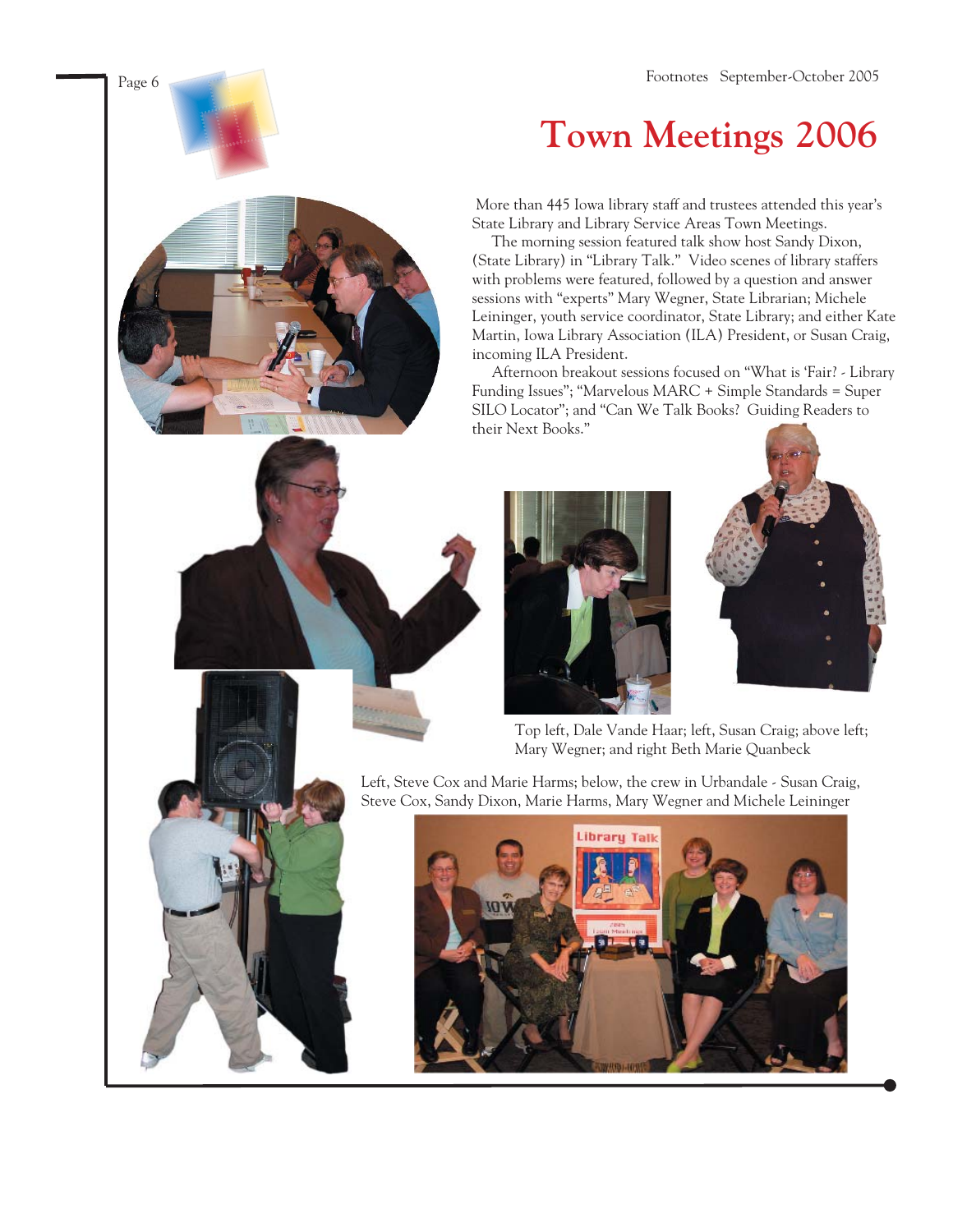Page 7 Footnotes September-October 2005



**MINUTES** IOWA COMMISSION OF LIBRARIES

August 9, 2005 Location: Hotel Pattee, Perry, Iowa 12:00 - 5:00 p.m.

#### **Retreat: Discussion of statewide library funding issues**

Present: Dale Ross, Monica Gohlinghorst, Jann Freed, F rank Sposeto, Pam Bradley, and David Boyd Staff: Mary Wegner, Sandy Dixon, Gerry Rowland, Steve Cox, and Carol Simmons Guest: Roy Kenagy

Wegner and Dixon presented an overview of public library funding in Iowa. Kenagy outlined possibilities for addressing funding inequities. Case studies were discussed. A handout covering city and county funding support of Iowa public libraries by size code, average public library operating budgets by size code, and average public library director salaries by size code was distributed. Wegner thanked Sandy Dixon for helping facilitate the retreat and Roy Kenagy for his presentation. At the conclusion of the funding discussion, those present toured the Perry Public Library and Carnegie Library Museum.

August 10, 2005 Location: Hotel Pattee, Perry Iowa 8:30 a.m. – 12:00 p.m.

#### Commission Meeting

Present: Dale Ross, Monica Gohlinghorst, Jann Freed, Frank Sposeto, Pam Bradley, and David Boyd Staff: Mary Wegner, Sandy Dixon, Annette Wetteland, Beth Henning, Steve Cox, and Carol Simmons Ross called the meeting to order at 8:40 a.m.

#### **1.0 Set Agenda**

Wegner requested an addition to action items and the Commission agreed to add 7E, a statement on public library funding and contracting for library services. Agenda was set with the one change.

#### **2.0 Approve Minutes**

The Commission approved the minutes as submitted.

#### **3.0 Financial Report**

Cox provided a handout of the end of year expenses and provided new fiscal year information. Federal and state appropriations are on budget. Cox said that as a result of the 28.5% cut to the State Library operating budget in 02-03 and the continuing status quo budget from the state, there will be less than \$30,000 in state funds available in FY06 for purchase of library materials for the State Library collection. Wegner pointed out that in 2001 the State Library had \$400,000 to buy materials; this year there is nearly nothing. Boyd explained to the new Commissioners how the state is now charging services back to agencies and how they calculate the charges. Bradley moved to approve the financial report; Boyd seconded. Motion carried.

#### **4.0 Communications**

#### A. Commission Reports

 Bradley reported that Southeastern Community College is renovating the old Carnegie library in Mount Pleasant.

 Gohlinghorst reported that the Council Bluffs Public Library is celebrating its seventh anniversary in the new building. All Iowa Reads will decide the 2006 selection in late August.

 Sposeto said Collins is hoping to expand its small library. He was able to get a Friends of the Library web site up and running.

Freed reported on the orientation she and Sposeto received from Wegner and Dixon.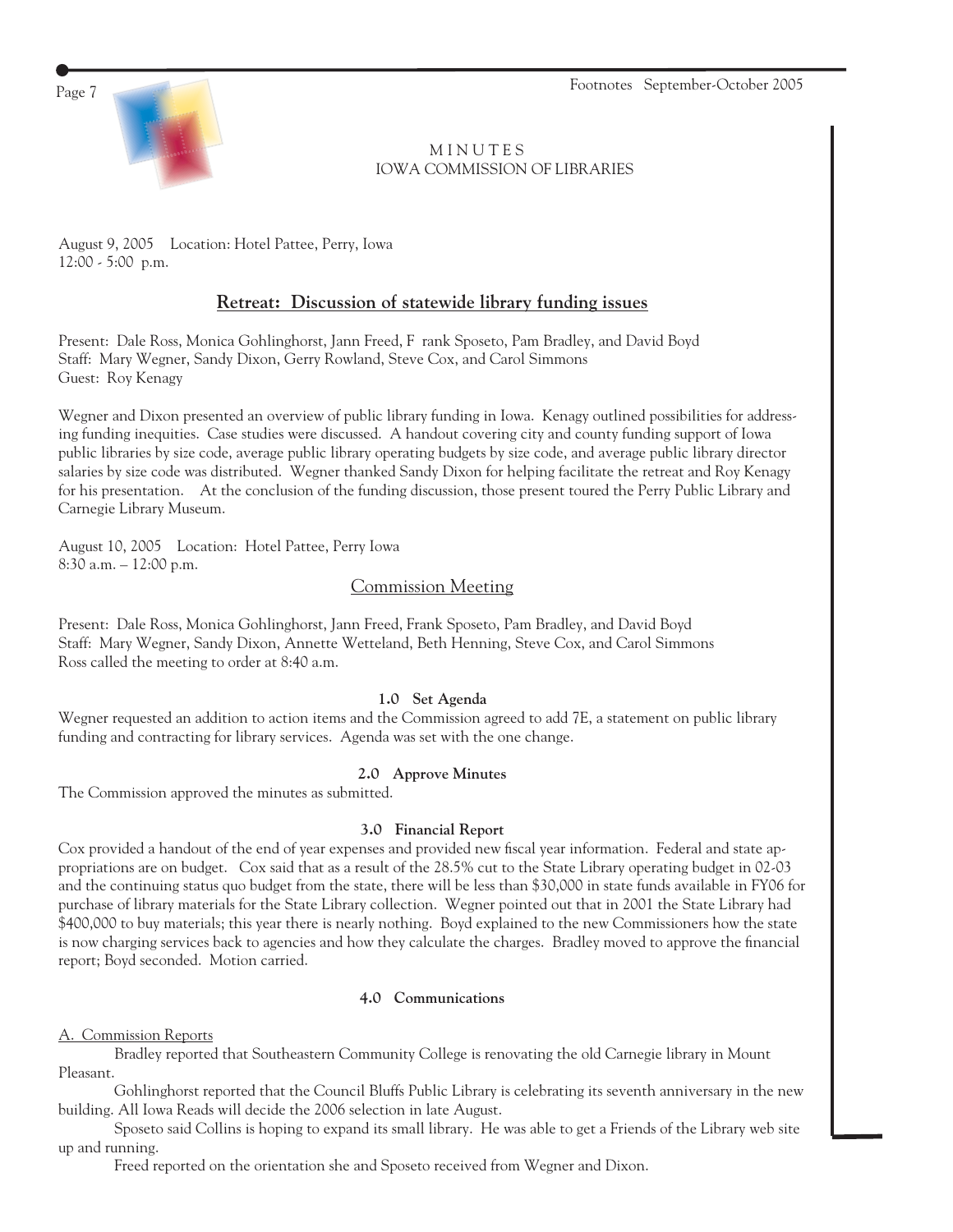

#### **MINUTES** IOWA COMMISSION OF LIBRARIES

 Ross reported on the annual ALA conference which he attended in June. He also said that he will be a keynote speaker at the New Jersey Library Trustee Association conference. In addition, he said that Gina Millsap, he Ames Public Library director, has resigned to accept a position as director of the public library in Topeka, Kansas. .

#### B. State Librarian's Report - Mary Wegner

#### 1. Library Development report - Sandy Dixon

 Dixon reported that preparations are being made for this year's Town Meetings. She invited commissioners to attend one of the meetings. Dixon said that a new staff person, Toni Blair, has been hired in Library Development, and that she will work with the State Library's databases. Dixon also reported that the new continuing education consultant, Michele Leininger, has visited all seven Library Service Areas as well as several public libraries, to help her establish a relationship and learn more about their needs. Dixon said this is a very busy time of the year for Library Development: Agreements for Open Access, Direct State Aid and Access Plus are going out and reports from the past year are coming in. She reported that she is writing a final report to the Gates Foundation on the \$140,000 training grant. She said a goal was to train staff from 55 percent of the public libraries in the state, and that the State Library reached 50 percent. Dixon said there will be an ICN program for trustees on public library funding issues from 4 to 6 p.m. November 10.

#### 2. State Data Center report - Beth Henning

 Henning reported that an Economic Census Workshop featuring representatives from the U.S. Census Bureau will be held August 11 and 12 in Des Moines and Iowa City. Henning said she and Gary Krob are collecting data from nursing home populations and college resident hall populations. The information is then provided to the U.S. Census Bureau. Krob is working on a fact sheet about Iowa's Latino populations for the Commission on Latino Affairs. Henning said that in June and July she had three meetings with the Census Bureau, and hosted a 2010 redistricting meeting at the State Library in July. Henning said she has recently written two articles about the State Data Center and the census for CityScape, the magazine of the Iowa League of Cities. Henning recently met in Washington D.C. with members of the National Steering Committee for the Estimates Coop Program, which for the first time included Congressional staffers. The meeting focused on the 2010 census. In addition, Henning and Krob met with their counterparts from Minnesota, Missouri, Kansas, Oklahoma and Arkansas in Kansas City to discuss census issues.

 3. Wegner reported that Iowa State University and the University of Northern Iowa have purchased EBSCOhost through the State Library for their students. Wegner reminded Commissioners that the Iowa Library Association Conference will be held October 19-21 in Dubuque. A federal program officer from the Institute of Museums and Libraries will visit the State Library on August 23-24. His visit will focus on how we use LSTA funds in Iowa. He will meet with the State Librarian and State Library consultants, and will visit the Winterset Public Library. Wegner provided an outline of the orientation session for Sposeto and Freed held August 22, which listed the basic services provided by the State Library. Wegner said that the University of Iowa Libraries are celebrating their sesquicentennial this year, and that Nancy Baker, the library dean, will be introduced during the September 3 University of Iowa football game and has invited a small group of Iowa librarians, including Weg ner, to be recognized with her. .

**5.0 Public Comment**

None

#### **6.0 Discussion Items**

#### A. Next steps after OCLC task force - Improvements to the Locator

 Wegner reported that the OCLC task force came to the conclusion that the State Library cannot afford to provide the statewide OCLC database at this time. Instead, she said, improvements should be made to the SILO Locator, the electronic catalog already in existence. Wegner said the State Library and Library Service Areas will work with